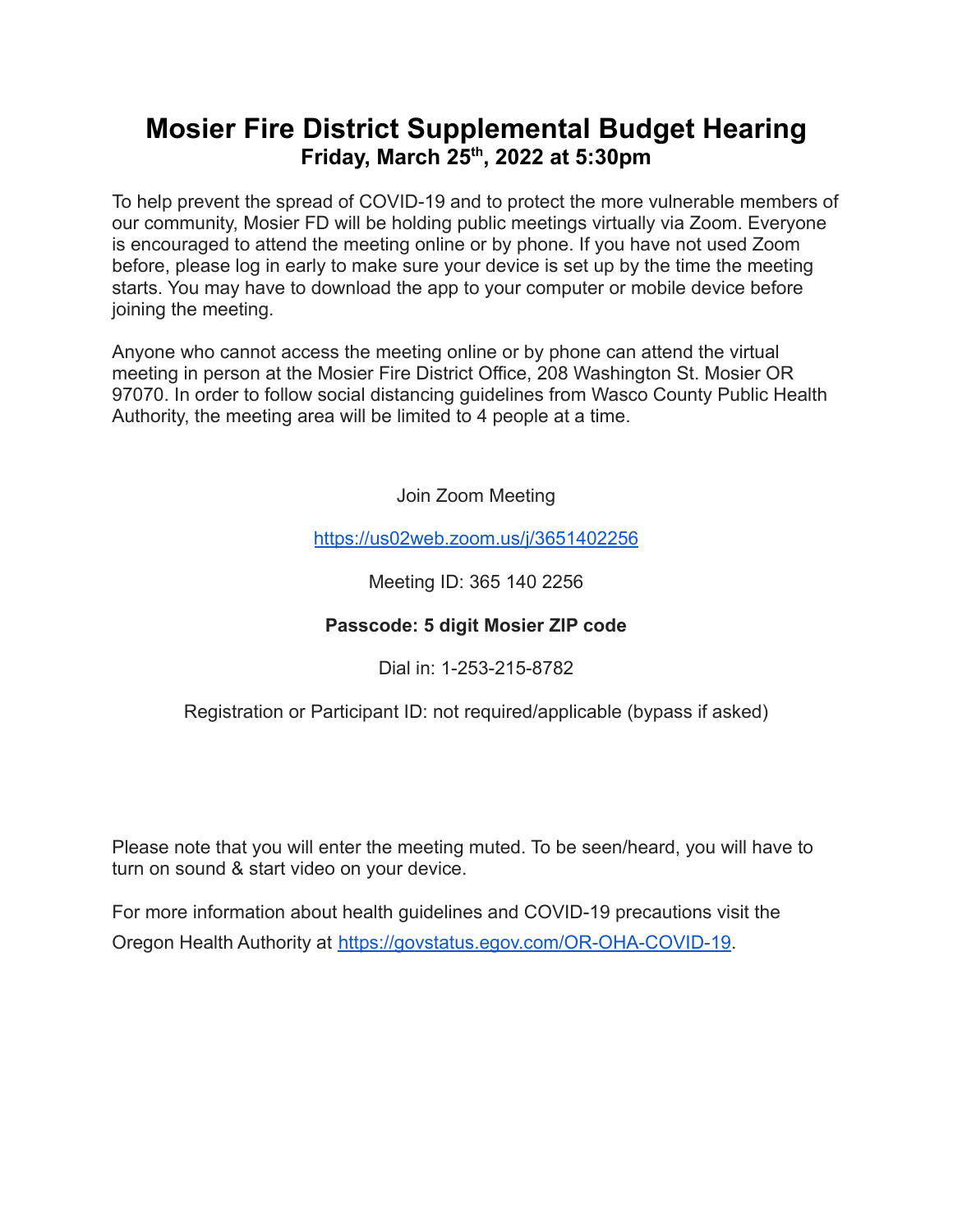### **Mosier Fire District Supplemental Budget Hearing Friday, March 25 th , 2022 at 5:30pm Held as a Zoom meeting**

# **Agenda**

**Call Supplemental Budget Hearing to order**

**Agenda additions or corrections**

#### **Business:**

- 1. Adopting a Supplemental Budget
	- a. SAFER extension/amendment adding the following quantities to the General Fund:
		- Stipends and retention: \$126,250
		- Bookkeeping: \$1,200
		- Recruiting: \$7,958

#### **Adjournment of Supplemental Budget Hearing**

*Next month's regular board meeting will be on April 14 th .*